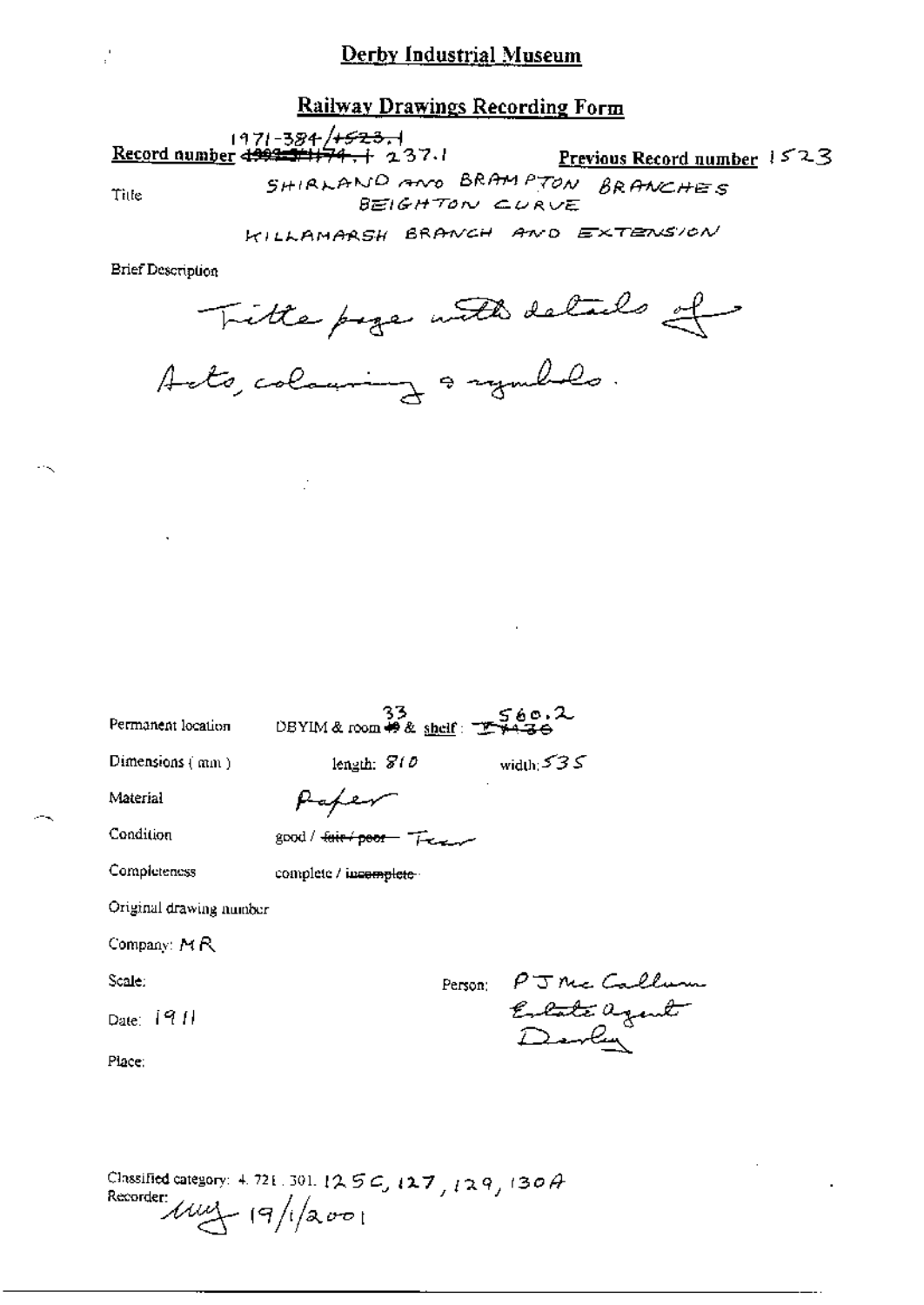#### Railway Drawings Recording Form

 $1971 - 384/12377$ Record number 1997 5/ 174, 4 237.4

Previous Record number 1523 "BRAMPTON BRANCH

Title

COUNTY OF DEABY

**Brief Description** Plan of route showing tracks, huildings, bridges, roads, watercourses & landowners Barangh of Charlesfield. Parish of Centerfield (Formerly Parish of Brampton)<br>Parish of Wellow. bandowners: Falia Slack. Mrs Hunlobe. John Bernesford, Allen onany Bernesford. Corporation of Checkerfield. Knowles Unight & Co<br>John Sampson Rooth. George Elliott.<br>Edward Gilling Maynard. Robinson & Sons Ltd. Goods X-aval, Electricity Works, Polteries, Branch to Good Works.<br>O Permanent location DBYIM&room # & shelf: 560.2 Dimensions (mm) length: SIO width:  $555$ Material Paper Condition 200d / fair+poor" Completeness complete / igcomplete-Original drawing number  $\Omega$  even  $\ell$ Company:  $M \rightarrow \infty$ Scale:  $1'' = 2$  corrent S Person: Date: 1911 Place:  $-2\frac{1}{4}M - \frac{5}{8}M$ Brampton

Classified category:  $4, 721, 301, 12.7$ Recorder:  $11149 - 19/120 - 1$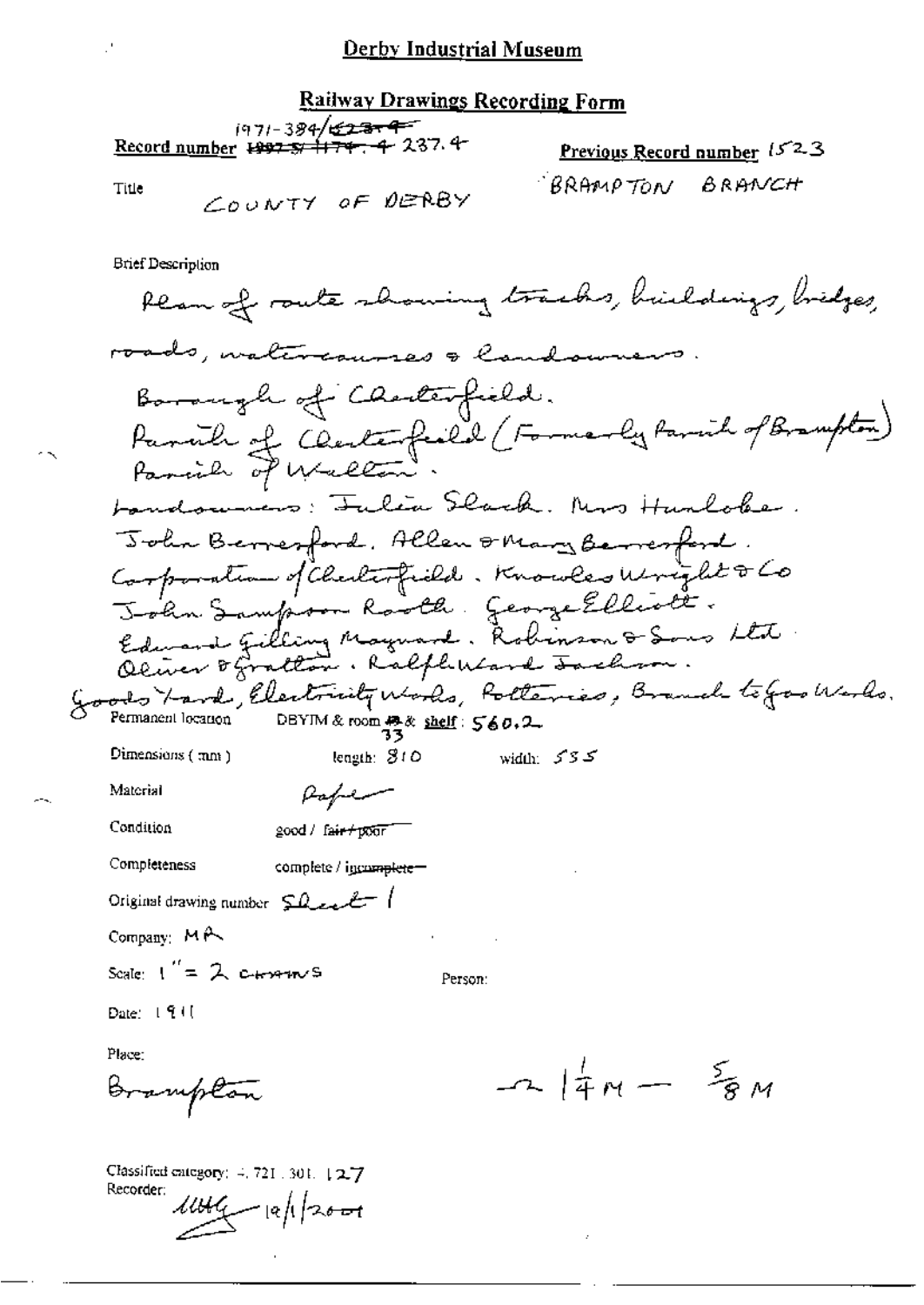#### **Railway Drawings Recording Form**

|       | 1971-384/1 <del>623.5</del>                             |                             |  |  |  |
|-------|---------------------------------------------------------|-----------------------------|--|--|--|
|       | <u>Record number</u> (1997- <del>5/ 1747-5</del> 237. S | Previous Record number 1523 |  |  |  |
| Title |                                                         | S BRAMPTON BRANCH           |  |  |  |
|       | COUNTY OF DERBY                                         |                             |  |  |  |

**Brief Description** 

Plan of route showing tracks, buildings, bidges, roads, waltercauses a landsurers borough of clerkesfield. Parish of Charterfield. Landswers: Edmund Gilling Maynard. Healths Charity. LD&ECRlyCo. George E Fucher. JC Crompton. MTHophinson. Benzamin Rooth, TOF Formorow, Francis Bowers. John Geo Brochsopp. Duke of Devensline. MSOLRey. (tothethold) (tothethold)<br>Line crosses under GCR and over GCR to form Charley / Leader route MR. Various factories.<br>Permanent location DBYTM& room #8 shell: 560.2 Dimensions  $(mn)$ length:  $310$ width:  $535$ Material Pagnem Condition good / fair+poor Completeness complete / igcomplete Original drawing number  $SL$  even  $2$ Company: MR Scale:  $\int_{0}^{\pi} = 2$  comparing S Person: Date:  $1911$ Place:  $\frac{2}{8}M - OM$ Charlesfeeld.

Classified category:  $4.721 \pm 301 \pm 2.7$ Recorder:  $1046 - 19/1200$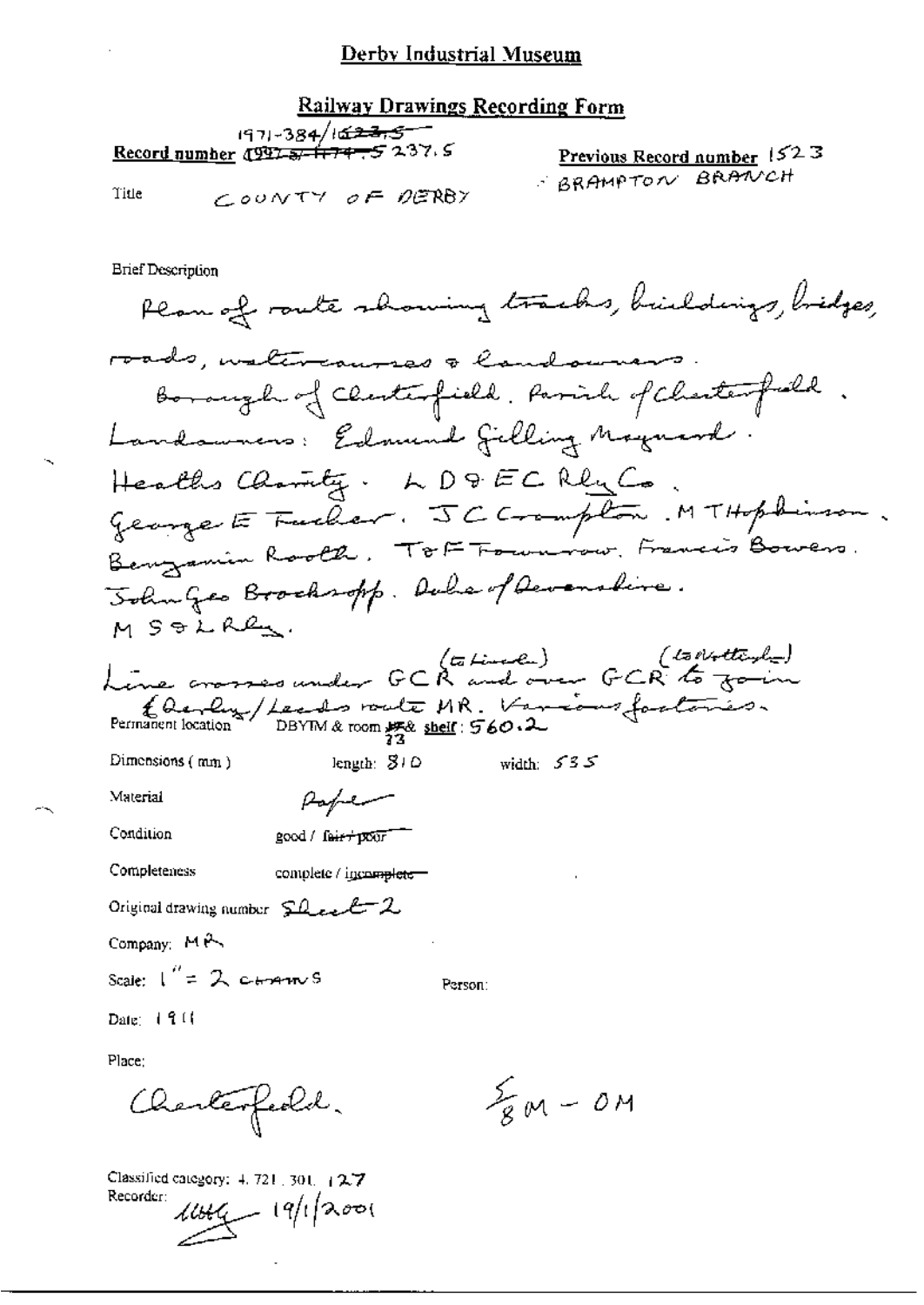## **Railway Drawings Recording Form**

Record number 1997-5/997  
\nTitle   
\n
$$
G_{\alpha,\delta}
$$
 Work  $Ches$  Herfield  
\nStack  $U_1$  Middle  
\nBremplot  $U_2$  Model and RIB Co  
\nBremplot  $Chend$  Line

Permanent location

DBYIM & room  $49$  & shelf.  $(33)$ 

Dimensions (mm)

length:  $990$  width:  $680$ Poper on folice

 $, 4 - 11$ 

Person:

Condition

Material

Title

**Brief Description** 

י∽י

good / fair / poor -

Completeness

complete / incomplete

Original drawing number

Company: MR

Scale:  $1^{A}$ = 20 FEBT. PLAN

Date: May 28, 1879<br>19 Janne 1886 additions Place:

acterfield

Classified category: 4, 721, 301, 42-7 Recorder:

 $\mu$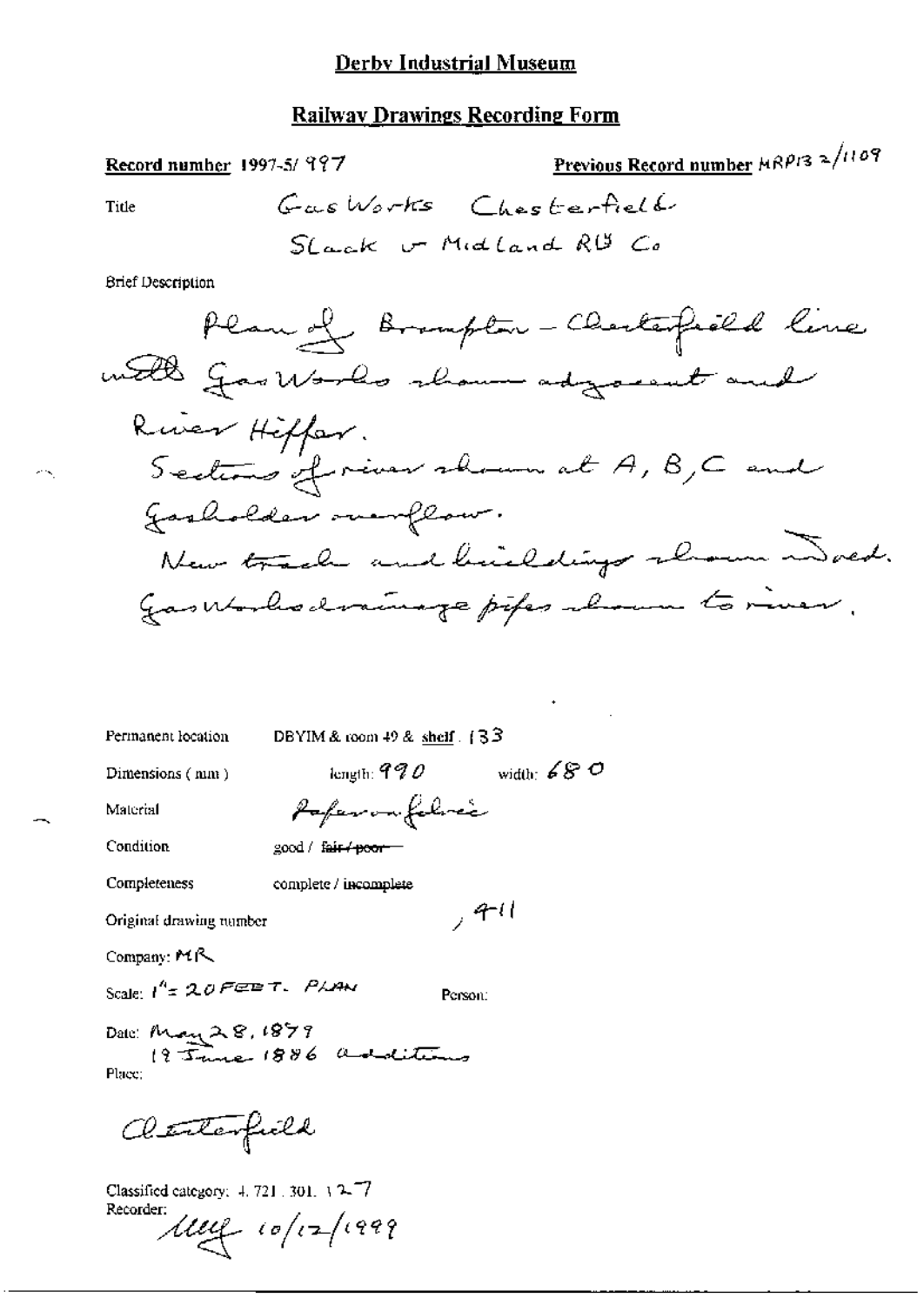# Railway Drawings Recording Form

| Record number 1997-5/ $8\sigma$          | Previous Record number MRP132/889 |
|------------------------------------------|-----------------------------------|
| Plan of Witercourse at Braupton<br>Title |                                   |
|                                          |                                   |
| for les<br>River Hipper                  |                                   |
| <b>Brief Description</b>                 |                                   |
| Plan a slintens of biggets covered       |                                   |
| bridge to corry Ruiser Hiffer near       |                                   |
|                                          |                                   |
| gasworks.?                               |                                   |
|                                          |                                   |

Marled - Not Commied out.

Permanent location

DBYIM & room 49 &  $\frac{\text{shell}}{5}$  = 79

Dimensions (mm)

length:  $\sqrt{020}$  width: 690

Person:

Material

Paper

Condition

good / fair / poor

complete / incomplete

Original drawing number

Company: MR

Completeness

Scale:  $t'' = \mathcal{G}$   $\in$   $\mathbb{E}$   $\in$   $\top$ 

Date:

Place:

Brampton Branch

Classified category: 4, 721, 301, 127 Recorder:  $u_{\ell} = 2/7/1999$